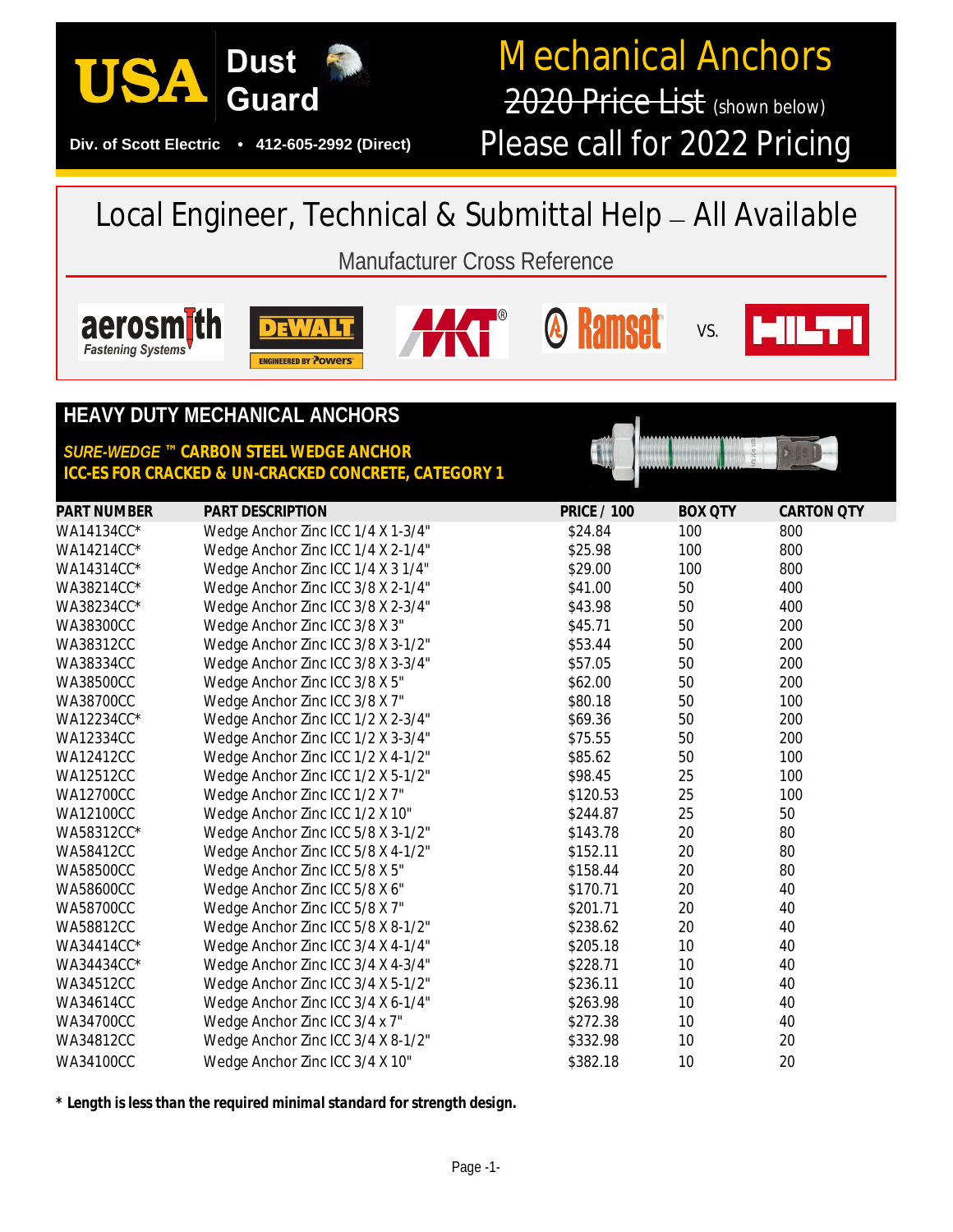| HEAVY DUTY MECHANICAL ANCHORS    |                                 |                    |                |                   |  |  |
|----------------------------------|---------------------------------|--------------------|----------------|-------------------|--|--|
| <b>CARBON STEEL WEDGE ANCHOR</b> |                                 |                    |                |                   |  |  |
| <b>PART NUMBER</b>               | PART DESCRIPTION                | <b>PRICE / 100</b> | <b>BOX QTY</b> | <b>CARTON QTY</b> |  |  |
| WAG14134                         | Wedge Anchor Zinc 1/4 X 1-3/4"  | \$18.60            | 100            | 600               |  |  |
| WAG14214                         | Wedge Anchor Zinc 1/4 X 2-1/4"  | \$19.44            | 100            | 600               |  |  |
| WAG14314                         | Wedge Anchor Zinc 1/4 X 3 1/4"  | \$21.80            | 100            | 600               |  |  |
| WAG38214                         | Wedge Anchor Zinc 3/8 X 2-1/4"  | \$30.69            | 50             | 300               |  |  |
| WAG38234                         | Wedge Anchor Zinc 3/8 X 2-3/4"  | \$32.93            | 50             | 300               |  |  |
| WAG38300                         | Wedge Anchor Zinc 3/8 X 3"      | \$34.20            | 50             | 300               |  |  |
| WAG38312                         | Wedge Anchor Zinc 3/8 X 3-1/2"  | \$40.09            | 50             | 300               |  |  |
| WAG38334                         | Wedge Anchor Zinc 3/8 X 3-3/4"  | \$40.67            | 50             | 300               |  |  |
| WAG38500                         | Wedge Anchor Zinc 3/8 X 5"      | \$46.42            | 50             | 300               |  |  |
| WAG38700                         | Wedge Anchor Zinc 3/8 X 7"      | \$65.95            | 50             | 200               |  |  |
| WAG12234                         | Wedge Anchor Zinc 1/2 X 2-3/4"  | \$51.93            | 50             | 200               |  |  |
| WAG12334                         | Wedge Anchor Zinc 1/2 X 3-3/4"  | \$56.56            | 50             | 200               |  |  |
| WAG12412                         | Wedge Anchor Zinc 1/2 X 4-1/2"  | \$64.09            | 50             | 200               |  |  |
| WAG12512                         | Wedge Anchor Zinc 1/2 X 5-1/2"  | \$73.71            | 50             | 150               |  |  |
| WAG12700                         | Wedge Anchor Zinc 1/2 X 7"      | \$90.24            | 25             | 100               |  |  |
| WAG12812                         | Wedge Anchor Zinc 1/2" x 8-1/2" | \$114.18           | 25             | 100               |  |  |
| WAG58312                         | Wedge Anchor Zinc 5/8 X 3-1/2"  | \$107.75           | 25             | 100               |  |  |
| WAG58412                         | Wedge Anchor Zinc 5/8 X 4-1/2"  | \$113.89           | 25             | 100               |  |  |
| WAG58500                         | Wedge Anchor Zinc 5/8 X 5"      | \$118.62           | 25             | 100               |  |  |
| WAG58600                         | Wedge Anchor Zinc 5/8 X 6"      | \$127.80           | 25             | 75                |  |  |
| WAG58700                         | Wedge Anchor Zinc 5/8 X 7"      | \$151.56           | 25             | 75                |  |  |
| WAG58812                         | Wedge Anchor Zinc 5/8 X 8-1/2"  | \$178.67           | 25             | 50                |  |  |
| WAG34414                         | Wedge Anchor Zinc 3/4 X 4-1/4"  | \$153.64           | 20             | 60                |  |  |
| WAG34434                         | Wedge Anchor Zinc 3/4 X 4-3/4"  | \$171.25           | 20             | 60                |  |  |
| WAG34512                         | Wedge Anchor Zinc 3/4 X 5-1/2"  | \$176.80           | 20             | 60                |  |  |
| WAG34614                         | Wedge Anchor Zinc 3/4 X 6-1/4"  | \$197.67           | 20             | 60                |  |  |
| WAG34700                         | Wedge Anchor Zinc 3/4 x 7"      | \$208.47           | 20             | 60                |  |  |
| WAG34812                         | Wedge Anchor Zinc 3/4 X 8-1/2"  | \$249.42           | 10             | 40                |  |  |
| WAG34100                         | Wedge Anchor Zinc 3/4 X 10"     | \$286.16           | 10             | 40                |  |  |
| WAG16000                         | Wedge Anchor Zinc 1" x 6"       | \$637.58           | 10             | 30                |  |  |
| WAG19000                         | Wedge Anchor Zinc 1" x 9"       | \$878.40           | 10             | 20                |  |  |
| WAG11200                         | Wedge Anchor Zinc 1" x 12"      | \$1,027.80         | 5              | 10                |  |  |

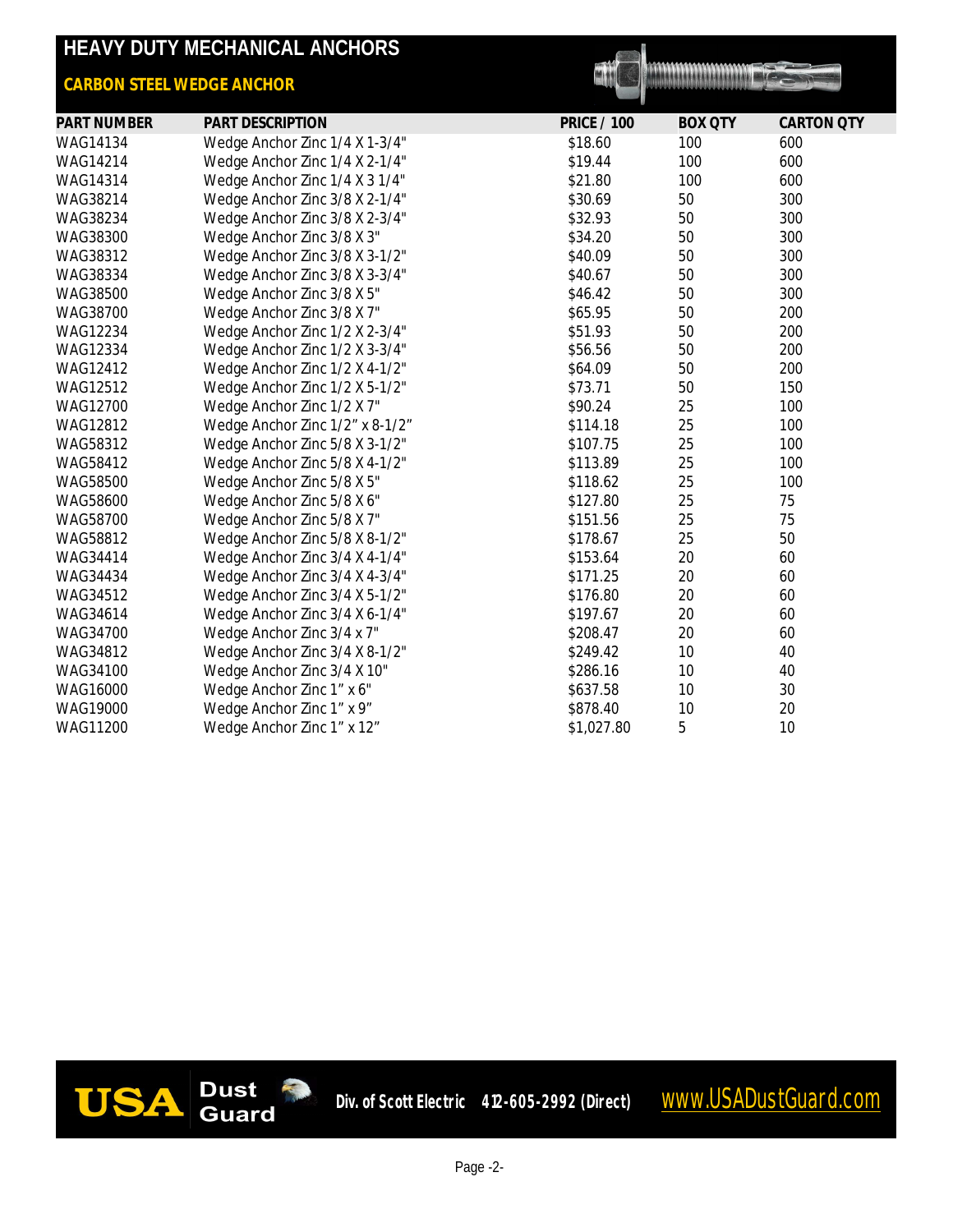## **HEAVY DUTY MECHANICAL ANCHORS**

#### *304 STAINLESS STEEL WEDGE ANCHOR*

 $= 100$ 

| <b>PART NUMBER</b> | <b>PART DESCRIPTION</b>         | <b>PRICE / 100</b> | <b>BOX QTY</b> | <b>CARTON QTY</b> |
|--------------------|---------------------------------|--------------------|----------------|-------------------|
| WA4SS14134         | Wedge Anchor 304SS 1/4 X 1-3/4" | \$74.69            | 100            | 600               |
| WA4SS14214         | Wedge Anchor 304SS 1/4 X 2-1/4" | \$77.47            | 100            | 600               |
| WA4SS14314         | Wedge Anchor 304SS 1/4 X 3 1/4" | \$91.09            | 100            | 600               |
| WA4SS38214         | Wedge Anchor 304SS 3/8 x 2-1/4" | \$137.60           | 50             | 300               |
| WA4SS38234         | Wedge Anchor 304SS 3/8 X 2-3/4" | \$150.76           | 50             | 300               |
| WA4SS38300         | Wedge Anchor 304SS 3/8 X 3"     | \$155.27           | 50             | 300               |
| WA4SS38312         | Wedge Anchor 304SS 3/8 X 3-1/2" | \$160.65           | 50             | 300               |
| WA4SS38334         | Wedge Anchor 304SS 3/8 X 3-3/4" | \$159.04           | 50             | 300               |
| WA4SS38500         | Wedge Anchor 304SS 3/8 x 5"     | \$215.78           | 50             | 300               |
| WA4SS12234         | Wedge Anchor 304SS 1/2 X 2-3/4" | \$274.95           | 50             | 200               |
| WA4SS12334         | Wedge Anchor 304SS 1/2 X 3-3/4" | \$308.49           | 50             | 200               |
| WA4SS12412         | Wedge Anchor 304SS 1/2 X 4-1/2" | \$341.29           | 50             | 200               |
| WA4SS12512         | Wedge Anchor 304SS 1/2 X 5-1/2" | \$388.95           | 50             | 150               |
| WA4SS12700         | Wedge Anchor 304SS 1/2 X 7"     | \$457.20           | 25             | 100               |
| WA4SS58312         | Wedge Anchor 304SS 5/8 X 3-1/2" | \$546.45           | 25             | 100               |
| WA4SS58412         | Wedge Anchor 304SS 5/8 X 4-1/2" | \$611.75           | 25             | 100               |
| WA4SS58500         | Wedge Anchor 304SS 5/8 X 5"     | \$636.05           | 25             | 100               |
| WA4SS58600         | Wedge Anchor 304SS 5/8 X 6"     | \$716.44           | 25             | 75                |
| WA4SS58700         | Wedge Anchor 304SS 5/8 X 7"     | \$834.82           | 25             | 75                |
| WA4SS58812         | Wedge Anchor 304SS 5/8 X 8-1/2" | \$947.16           | 25             | 50                |
| WA4SS34414         | Wedge Anchor 304SS 3/4 X 4-1/4" | \$908.75           | 20             | 60                |
| WA4SS34434         | Wedge Anchor 304SS 3/4 X 4-3/4" | \$932.15           | 20             | 60                |
| WA4SS34512         | Wedge Anchor 304SS 3/4 X 5-1/2" | \$1,017.80         | 20             | 60                |
| WA4SS34614         | Wedge Anchor 304SS 3/4 X 6-1/4" | \$1,103.82         | 20             | 60                |
| WA4SS34700         | Wedge Anchor 304SS 3/4 X 7"     | \$1,273.76         | 20             | 60                |
| WA4SS34812         | Wedge Anchor 304SS 3/4 X 8-1/2" | \$1,576.33         | 10             | 40                |
| WA4SS34100         | Wedge Anchor 304SS 3/4 X 10"    | \$1,858.53         | 10             | 40                |
| WA4SS78800         | Wedge Anchor 304SS 7/8 X 8"     | \$2,791.69         | 10             | 40                |
| WA4SS16000         | Wedge Anchor 304SS 1 X 6"       | \$3,088.05         | 10             | 30                |
| WA4SS19000         | Wedge Anchor 304SS 1 X 9"       | \$3,730.65         | 10             | 20                |
| WA4SS11200         | Wedge Anchor 304SS 1 X 12"      | \$4,983.84         | 5              | 10                |



Div. of Scott Electric 412-605-2992 (Direct) WWW.USADustGuard.com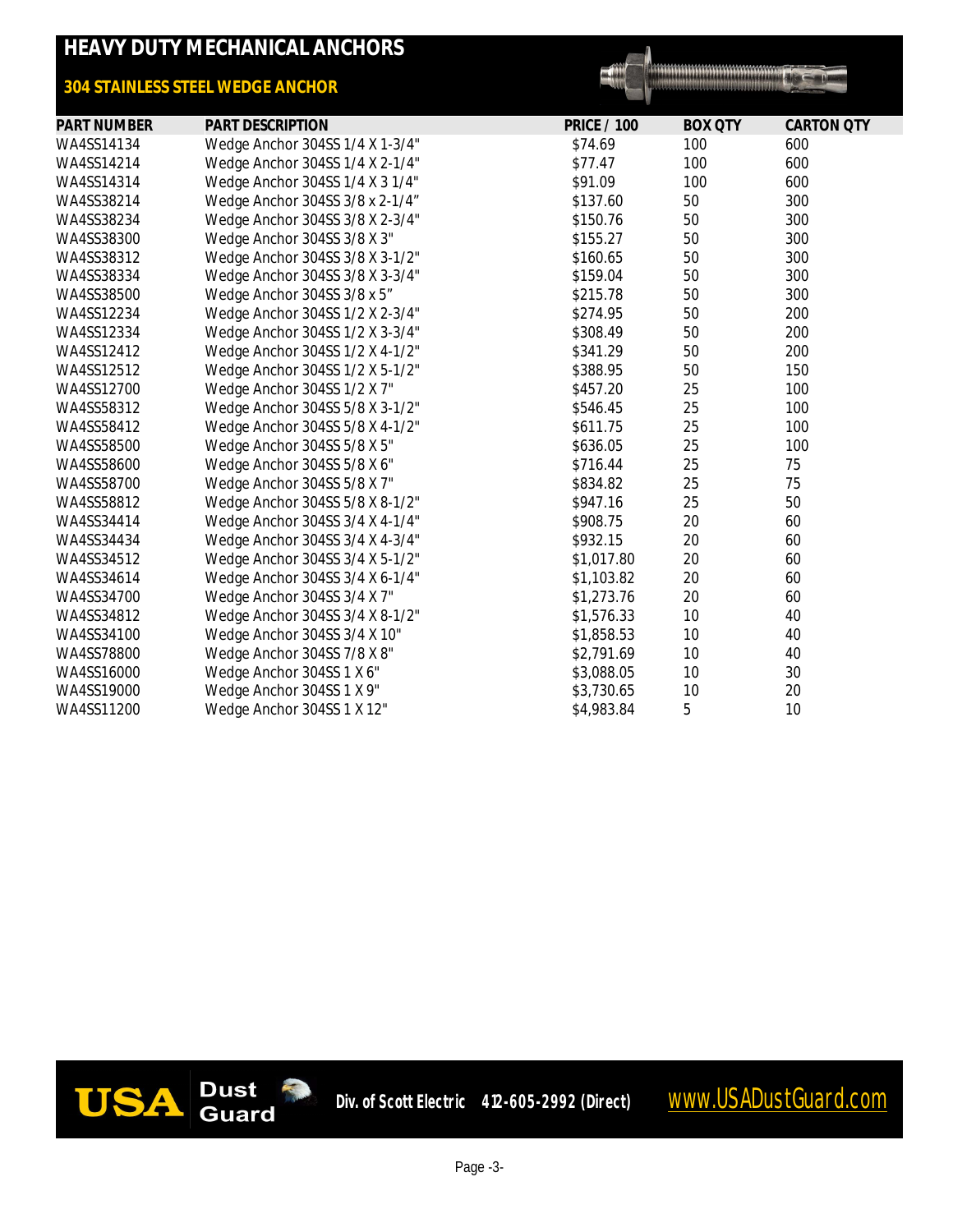|                    | <b>HEAVY DUTY MECHANICAL ANCHORS</b> |                    |                                      |                   |
|--------------------|--------------------------------------|--------------------|--------------------------------------|-------------------|
|                    | 316 STAINLESS STEEL WEDGE ANCHOR     |                    | ,,,,,,,,,,,,,,,,,,,,,,,,,,,,,,,,,,,, |                   |
| <b>PART NUMBER</b> | PART DESCRIPTION                     | <b>PRICE / 100</b> | <b>BOX QTY</b>                       | <b>CARTON QTY</b> |
| WA6SS14134         | Wedge Anchor 316SS 1/4 X 1-3/4"      | \$117.96           | 100                                  | 600               |
| WA6SS14214         | Wedge Anchor 316SS 1/4 X 2-1/4"      | \$121.55           | 100                                  | 600               |
| WA6SS14314         | Wedge Anchor 316SS 1/4 X 3-1/4"      | \$135.42           | 100                                  | 600               |
| WA6SS38214         | Wedge Anchor 316SS 3/8 X 2-1/4"      | \$227.55           | 50                                   | 300               |
| WA6SS38234         | Wedge Anchor 316SS 3/8 X 2-3/4"      | \$228.51           | 50                                   | 300               |
| WA6SS38300         | Wedge Anchor 316SS 3/8 X 3"          | \$231.76           | 50                                   | 300               |
| WA6SS38312         | Wedge Anchor 316SS 3/8 X 3-1/2"      | \$307.98           | 50                                   | 300               |
| WA6SS38334         | Wedge Anchor 316SS 3/8 X 3-3/4"      | \$321.20           | 50                                   | 300               |
| WA6SS38500         | Wedge Anchor 316SS 3/8 X 5"          | \$346.15           | 50                                   | 300               |
| WA6SS12234         | Wedge Anchor 316SS 1/2 X 2-3/4"      | \$457.38           | 50                                   | 200               |
| WA6SS12334         | Wedge Anchor 316SS 1/2 X 3-3/4"      | \$506.40           | 50                                   | 200               |
| WA6SS12412         | Wedge Anchor 316SS 1/2 X 4-1/2"      | \$563.76           | 50                                   | 200               |
| WA6SS12512         | Wedge Anchor 316SS 1/2 X 5-1/2"      | \$702.38           | 50                                   | 150               |
| WA6SS12700         | Wedge Anchor 316SS 1/2 X 7"          | \$782.36           | 25                                   | 100               |
| WA6SS58312         | Wedge Anchor 316SS 5/8 X 3-1/2"      | \$904.82           | 25                                   | 100               |
| WA6SS58412         | Wedge Anchor 316SS 5/8 X 4-1/2"      | \$957.69           | 25                                   | 100               |
| WA6SS58500         | Wedge Anchor 316SS 5/8 X 5"          | \$980.42           | 25                                   | 100               |
| WA6SS58600         | Wedge Anchor 316SS 5/8 X 6"          | \$1,173.15         | 25                                   | 75                |
| WA6SS58700         | Wedge Anchor 316SS 5/8 X 7"          | \$1,521.49         | 25                                   | 75                |
| WA6SS58812         | Wedge Anchor 316SS 5/8 X 8-1/2"      | \$1,619.05         | 25                                   | 50                |
| WA6SS34414         | Wedge Anchor 316SS 3/4 X 4-1/4"      | \$1,357.67         | 20                                   | 60                |
| WA6SS34434         | Wedge Anchor 316SS 3/4 X 4-3/4"      | \$1,366.47         | 20                                   | 60                |
| WA6SS34512         | Wedge Anchor 316SS 3/4 X 5-1/2"      | \$1,373.82         | 20                                   | 60                |
| WA6SS34614         | Wedge Anchor 316SS 3/4 X 6-1/4"      | \$1,861.85         | 20                                   | 60                |
| WA6SS34700         | Wedge Anchor 316SS 3/4 X 7"          | \$1,871.42         | 20                                   | 60                |
| WA6SS34812         | Wedge Anchor 316SS 34 X 8-1/2"       | \$2,364.11         | 10                                   | 40                |

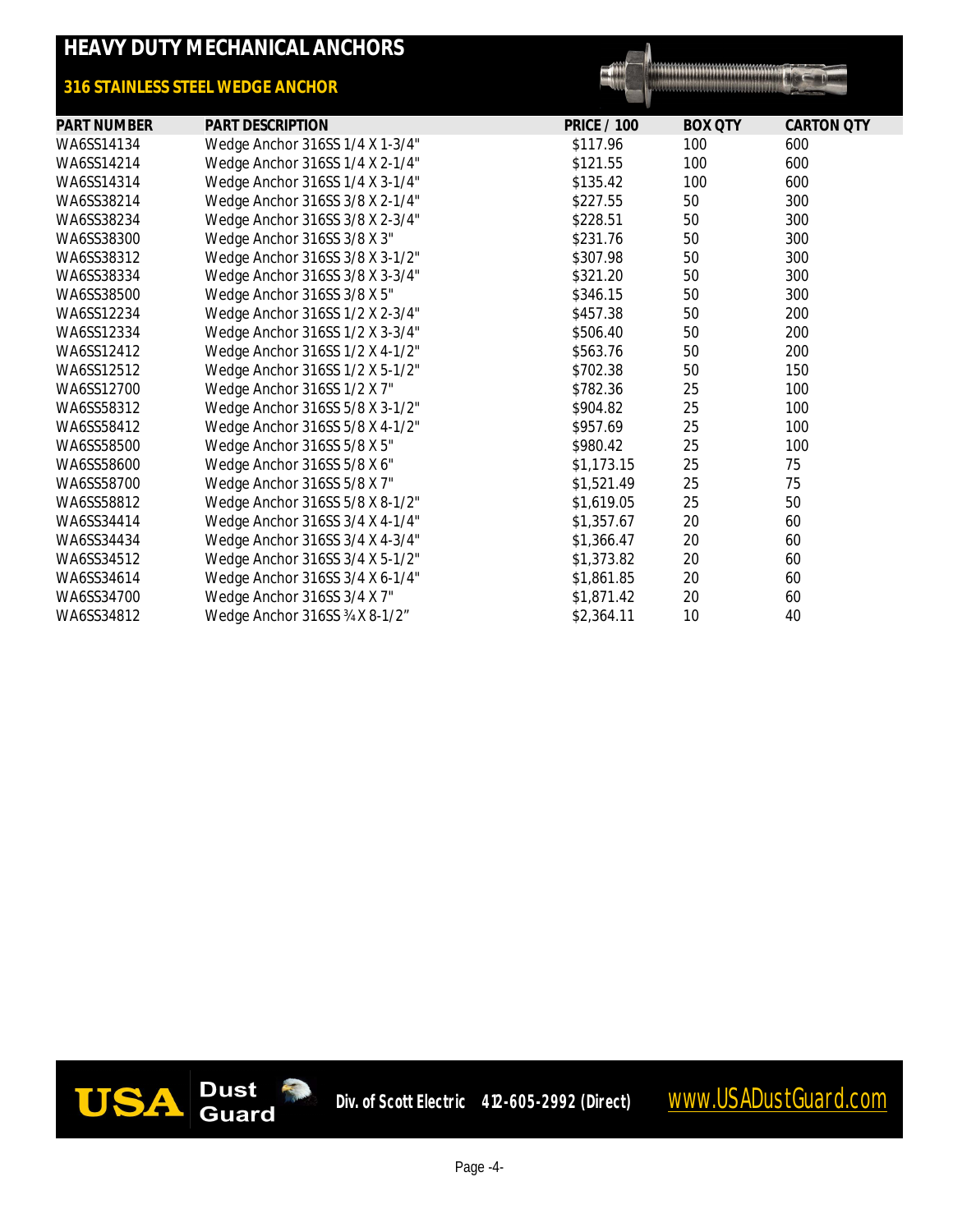|                           | HEAVY DUTY MECHANICAL ANCHORS                                 |                    |                |                   |
|---------------------------|---------------------------------------------------------------|--------------------|----------------|-------------------|
| Sure-Bolt ™ CONCRETE BOLT |                                                               |                    |                |                   |
|                           | ICC-ES approved for Cracked & Un-cracked Concrete, Category 1 |                    |                |                   |
| <b>PART NUMBER</b>        | <b>PART DESCRIPTION</b>                                       | <b>PRICE / 100</b> | <b>BOX QTY</b> | <b>CARTON QTY</b> |
| CB14114CC*                | Concrete Bolt Zinc ICC 1/4 x 1-1/4"                           | \$33.98            | 100            | 800               |
| CB14134CC*                | Concrete Bolt Zinc ICC 1/4 x 1-3/4"                           | \$34.80            | 100            | 800               |
| CB14214CC*                | Concrete Bolt Zinc ICC 1/4 x 2-1/4"                           | \$41.78            | 100            | 600               |
| CB14300CC*                | Concrete Bolt Zinc ICC 1/4 x 3"                               | \$49.05            | 50             | 400               |
| CB38134CC*                | Concrete Bolt Zinc ICC 3/8 x 1-3/4"                           | \$67.09            | 50             | 200               |
| CB38212CC*                | Concrete Bolt Zinc ICC 3/8 x 2-1/2"                           | \$79.44            | 50             | 200               |
| CB38300CC                 | Concrete Bolt Zinc ICC 3/8 x 3"                               | \$79.78            | 50             | 200               |
| CB38400CC                 | Concrete Bolt Zinc ICC 3/8 x 4"                               | \$101.27           | 50             | 200               |
| CB38500CC                 | Concrete Bolt Zinc ICC 3/8 x 5"                               | \$165.82           | 50             | 200               |
| CB38600CC                 | Concrete Bolt Zinc ICC 3/8 x 6"                               | \$187.78           | 50             | 200               |
| CB12200CC*                | Concrete Bolt Zinc ICC 1/2 x 2"                               | \$138.65           | 50             | 100               |
| CB12212CC*                | Concrete Bolt Zinc ICC 1/2 x 2-1/2"                           | \$148.44           | 50             | 100               |
| CB12300CC*                | Concrete Bolt Zinc ICC 1/2 x 3"                               | \$150.02           | 50             | 100               |
| CB12400CC                 | Concrete Bolt Zinc ICC 1/2 x 4"                               | \$179.05           | 50             | 100               |
| CB12500CC                 | Concrete Bolt Zinc ICC 1/2 x 5"                               | \$198.87           | 25             | 50                |
| CB12600CC                 | Concrete Bolt Zinc ICC 1/2 x 6"                               | \$237.36           | 25             | 50                |
| CB12800CC                 | Concrete Bolt Zinc ICC 1/2 x "8"                              | \$339.80           | 20             | 80                |
| CB58300CC*                | Concrete Bolt Zinc ICC 5/8 x 3"                               | \$272.87           | 25             | 50                |
| CB58400CC                 | Concrete Bolt Zinc ICC 5/8: x 4"                              | \$289.64           | 25             | 50                |
| CB58500CC                 | Concrete Bolt Zinc ICC 5/8 x 5"                               | \$318.69           | 25             | 50                |
| CB58600CC                 | Concrete Bolt Zinc ICC 5/8 x 6"                               | \$344.27           | 20             | 40                |
| CB58800CC                 | Concrete Bolt Zinc ICC 5/8 x 8"                               | \$577.93           | 20             | 40                |
| CB34400CC*                | Concrete Bolt Zinc ICC 3/4 x 4"                               | \$417.09           | 20             | 40                |
| CB34500CC                 | Concrete Bolt Zinc ICC 3/4 x 5"                               | \$432.56           | 20             | 40                |
| CB34600CC                 | Concrete Bolt Zinc ICC 3/4x 6"                                | \$566.35           | 10             | 20                |
| CB34800CC                 | Concrete Bolt Zinc ICC 3/4 x 8"                               | \$715.29           | 10             | 20                |
| CB34100CC                 | Concrete Bolt Zinc ICC 3/4 x 10"                              | \$1,069.93         | 10             | 40                |

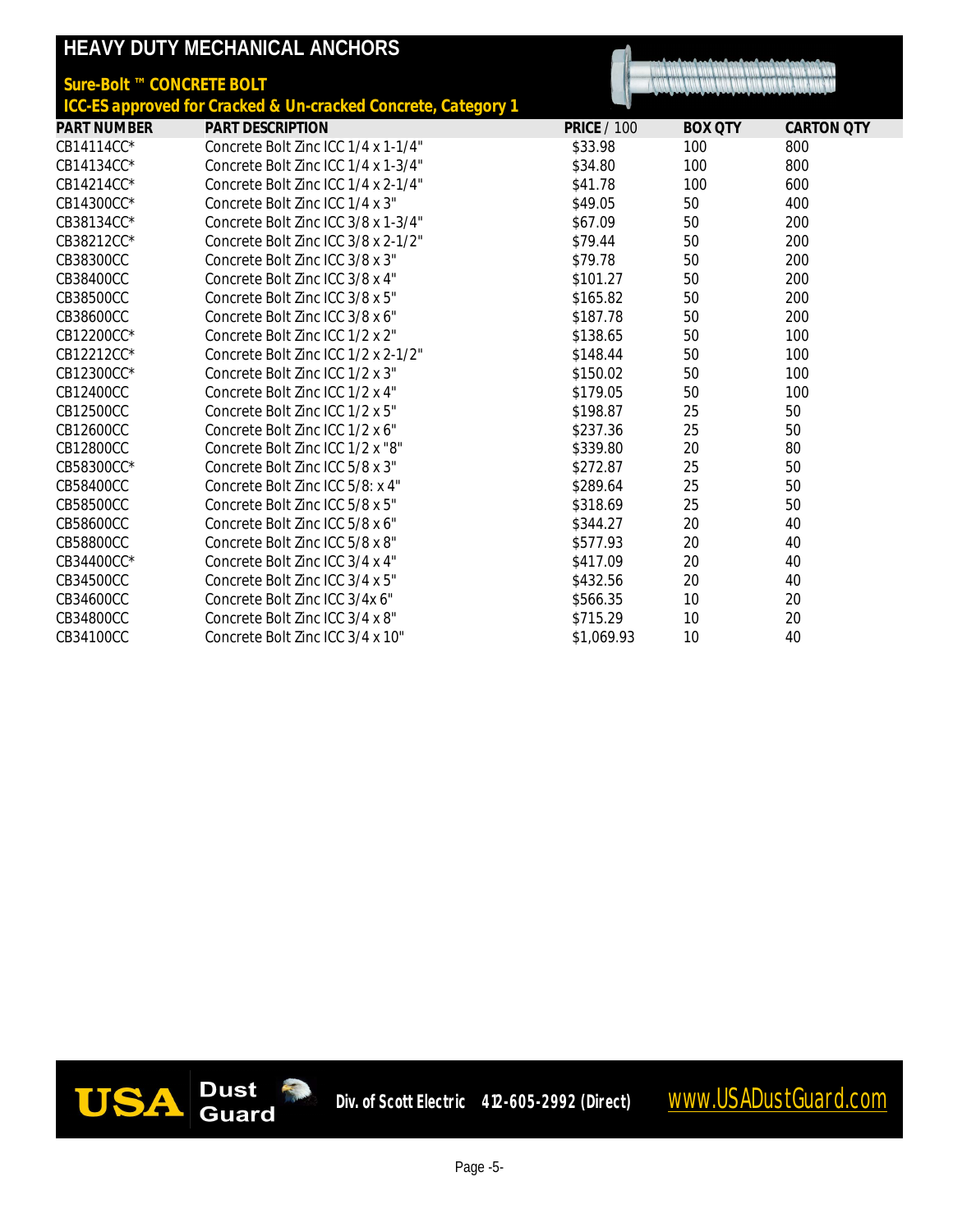|                       | HEAVY DUTY MECHANICAL ANCHORS            |                    |                |                   |
|-----------------------|------------------------------------------|--------------------|----------------|-------------------|
| <b>SLEEVE ANCHORS</b> |                                          |                    |                |                   |
|                       | Hex Head, Acorn Head, Flat Head          |                    |                |                   |
|                       |                                          |                    |                |                   |
| <b>PART NUMBER</b>    | <b>PART DESCRIPTION</b>                  | <b>PRICE / 100</b> | <b>BOX OTY</b> | <b>CARTON QTY</b> |
|                       | <b>HEX HEAD</b>                          |                    |                |                   |
| SAH516112             | Sleeve Anchor Hex Zinc 5/16 X 1-1/2"     | \$25.05            | 100            | 600               |
| SAH381780             | Sleeve Anchor Hex Zinc 3/8 X 1-7/8"      | \$34.36            | 50             | 300               |
| SAH383000             | Sleeve Anchor Hex 7inc 3/8 X 3"          | \$42.40            | 50             | 250               |
| SAH384000             | Sleeve Anchor Hex Zinc 3/8 X 4"          | \$56.20            | 50             | 250               |
| SAH122120             | Sleeve Anchor Hex Zinc 1/2 X 2-1/2"      | \$59.47            | 25             | 150               |
| SAH123000             | Sleeve Anchor Hex Zinc 1/2 X 3"          | \$71.82            | 25             | 150               |
| SAH126000             | Sleeve Anchor Hex 7inc 1/2 X 6"          | \$114.09           | 10             | 50                |
| SAH583000             | Sleeve Anchor Hex Zinc 5/8 X 3"          | \$119.33           | 25             | 125               |
| SAH584140             | Sleeve Anchor Hex Zinc 5/8 X 4-1/4"      | \$127.62           | 10             | 80                |
| SAH585340             | Sleeve Anchor Hex Zinc 5/8 X 5-3/4"      | \$157.80           | 10             | 50                |
| SAH344140             | Sleeve Anchor Hex Zinc 3/4 X 4-1/4"      | \$201.29           | 10             | 40                |
| SAH342120             | Sleeve Anchor Hex Zinc 34 x 2-1/2"       | \$151.89           | 10             | 80                |
| SAH346140             | Sleeve Anchor Hex Zinc 3/4 X 6-1/4"      | \$253.22           | 10             | 30                |
| SAH348140             | Sleeve Anchor Hex Zinc 3/4 X 8-1/4"      | \$398.96           | 10             | 20                |
|                       | <b>ACORN HEAD</b>                        |                    |                |                   |
| SAA145800             | Sleeve Anchor Acorn 7inc 1/4" X 2-1/4"   | \$17.89            | 100            | 1000              |
| SAA141380             | Sleeve Anchor Acorn Zinc 1/4" X 1 3/8"   | \$21.73            | 10             | 800               |
| SAA142140             | Sleeve Anchor Acorn Zinc 1/4" X 2-1/4"   | \$29.31            | 10             | 600               |
|                       | <b>FLAT HEAD</b>                         |                    |                |                   |
| SAC382340             | Sleeve Anchor Combo FH Zinc 3/8 X 2-3/4" | \$57.31            | 50             | 300               |
| SAC384000             | Sleeve Anchor Combo FH Zinc 3/8 X 4"     | \$61.84            | 50             | 250               |
| SAC385000             | Sleeve Anchor Combo FH Zinc 3/8 X 5"     | \$62.55            | 50             | 250               |
| SAC386000             | Sleeve Anchor Combo FH Zinc 3/8 X 6"     | \$83.67            | 50             | 250               |

| HEAVY DUTY MECHANICAL ANCHORS |                                            |          |     |      |
|-------------------------------|--------------------------------------------|----------|-----|------|
| <b>DROP-IN ANCHORS</b>        |                                            |          |     |      |
|                               | Carbon Steel, Stainless Steel, Coil Thread |          |     |      |
|                               | <b>CARBON STEEL</b>                        |          |     |      |
| <b>DI14</b>                   | Carbon Steel Drop in 14"                   | \$17.11  | 100 | 1000 |
| <b>DI38</b>                   | Carbon Steel Drop in 3/8"                  | \$24.25  | 50  | 500  |
| DI12                          | Carbon Steel Drop in 1/2"                  | \$48.62  | 50  | 300  |
| DI58                          | Carbon Steel Drop in 5/8"                  | \$108.02 | 25  | 125  |
| <b>DI34</b>                   | Carbon Steel Drop in 3/4"                  | \$229.64 | 10  | 50   |
|                               | <b>STAINLESS STEEL</b>                     |          |     |      |
| DI4SS14                       | Stainless Steel Drop in 304 1/4"           | \$111.62 | 100 | 1000 |
| DI4SS38                       | Stainless Steel Drop in 304 3/8"           | \$198.55 | 50  | 500  |
| DI4SS12                       | Stainless Steel Drop in 304 1/2"           | \$316.36 | 50  | 300  |
| <b>DI6SS14</b>                | Stainless Steel Drop in 316 1/4"           | \$185.31 | 100 | 1000 |
| DI6SS38                       | Stainless Steel Drop in 316 3/8"           | \$339.80 | 50  | 500  |
| <b>DI6SS12</b>                | Stainless Steel Drop in 316 1/2"           | \$639.38 | 50  | 300  |
|                               | <b>COIL THREAD</b>                         |          |     |      |
| DIC <sub>12</sub>             | Carbon Steel Coil Thread Drop in 1/2"      | \$97.76  | 50  | 300  |
| DIC34                         | Carbon Steel Coil Thread Drop in 3/4"      | \$314.22 | 10  | 50   |
|                               | <b>SETTING TOOLS</b>                       |          |     |      |
| DST14                         | Drop in Setting Tool 1/4"                  | \$1.90   |     | 50   |
| DST38                         | Drop in Setting Tool 3/8"                  | \$3.50   |     | 100  |
| DST <sub>12</sub>             | Drop in Setting Tool 1/2"                  | \$5.25   |     | 100  |
| DST58                         | Drop in Setting Tool 5/8"                  | \$8.80   |     | 50   |
| DST34                         | Drop in Setting Tool 3/4"                  | \$12.33  |     | 25   |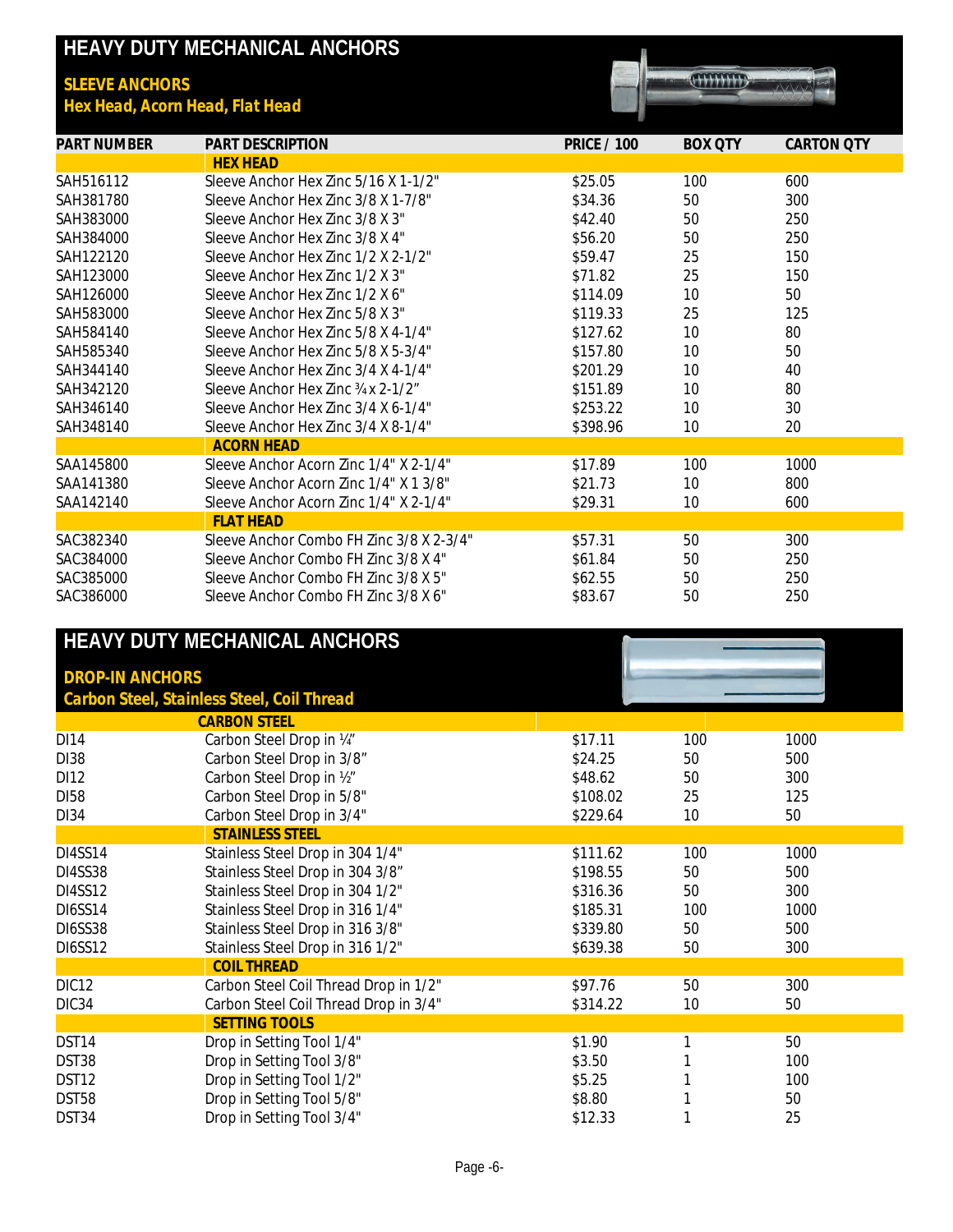|                                 | HEAVY DUTY MECHANICAL ANCHORS                                            |                    |                |                   |
|---------------------------------|--------------------------------------------------------------------------|--------------------|----------------|-------------------|
| With Lip for Flush Installation | DROP-IN ANCHOR - SHALLOW EMBEDMENT                                       |                    |                |                   |
| <b>PART NUMBER</b>              | PART DESCRIPTION                                                         | <b>PRICE / 100</b> | <b>BOX QTY</b> | <b>CARTON QTY</b> |
| DIL14                           | <b>CARBON STEEL</b><br>Carbon Steel Shallow Drop in 14"                  | \$28.44            | 100            | 1000              |
| DIL38                           | Carbon Steel Shallow Drop in 3/8"                                        | \$32.27            | 50             | 500               |
| DIL12                           | Carbon Steel Shallow Drop in 1/2"                                        | \$55.33            | 50             | 300               |
|                                 | <b>SETTING TOOLS</b>                                                     |                    |                |                   |
| DSTM14                          | Shallow Drop in Setting Tool 1/4"                                        | \$7.93             | 1              | 50                |
| DSTM38                          | Shallow Drop in Setting Tool 3/8"                                        | \$6.00             | 1              | 50                |
| DSTM12                          | Shallow Drop in Setting Tool 1/2"                                        | \$14.35            | 1              | 50                |
|                                 | MEDIUM TO LIGHT DUTY MECHANICAL ANCHORS                                  |                    |                |                   |
| <b>FORMING STRIKE</b>           |                                                                          |                    |                |                   |
| SPF316112                       | Forming Strike 3/16 X 1-1/2"                                             | \$30.96            | 100            | 1200              |
| SPF316200                       | Forming Strike 3/16 X 2"                                                 | \$40.11            | 100            | 800               |
| SPF316234                       | Forming Strike 3/16 X 2-3/4"                                             | \$55.35            | 100            | 600               |
| SPF142340                       | Forming Strike 1/4 X 2-3/4"                                              | \$48.96            | 100            | 600               |
|                                 | MEDIUM TO LIGHT DUTY MECHANICAL ANCHORS                                  |                    |                |                   |
| <b>MUSHROOM HEAD STRIKE</b>     |                                                                          |                    |                |                   |
| SPM316100                       | Mush Head Strike Anchor 3/16 X 1"                                        | \$15.67            | 100            | 1200              |
| SPM316114                       | Mush Head Strike Anchor 3/16 X 1-1/4"                                    | \$18.76            | 100            | 1200              |
| SPM316112                       | Mush Head Strike Anchor 3/16 X 1-1/2"                                    | \$20.89            | 100            | 1200              |
| SPM316200                       | Mush Head Strike Anchor 3/16 X 2"                                        | \$22.00            | 100            | 1200              |
| SPM316212                       | Mush Head Strike Anchor 3/16 X 2-1/2"                                    | \$23.42            | 100            | 1200              |
| SPM316300                       | Mush Head Strike Anchor 3/16 X 3"                                        | \$29.60            | 100            | 800               |
| SPM316400                       | Mush Head Strike Anchor 3/16 x 4"                                        | \$37.45            | 100            | 800               |
| SPM141000                       | Mush Head Strike Anchor 1/4 X 1"                                         | \$21.71            | 100            | 1200              |
| SPM141140                       | Mush Head Strike Anchor 1/4 X 1-1/4"                                     | \$22.98            | 100            | 1200              |
| SPM141120                       | Mush Head Strike Anchor 1/4 X 1-1/2"<br>Mush Head Strike Anchor 1/4 X 2" | \$25.11            | 100            | 1200<br>800       |
| SPM142000<br>SPM142120          | Mush Head Strike Anchor 1/4 X 2-1/2"                                     | \$31.18<br>\$33.64 | 100<br>100     | 800               |
| SPM143000                       | Mush Head Strike Anchor 1/4 X 3"                                         | \$35.45            | 100            | 800               |
| SPM143120                       | Mush Head Strike Anchor 1/4 X 3-1/2"                                     | \$37.60            | 100            | 800               |
| SPM144000                       | Mush Head Strike Anchor 1/4 X 4"                                         | \$42.49            | 100            | 800               |
| SPM382000                       | Mush Head Strike Anchor 3/8 x 2"                                         | \$51.85            | 25             | 300               |
| SPM382120                       | Mush Head Strike Anchor 3/8 X 2-1/2"                                     | \$68.56            | 25             | 300               |
| SPM383000                       | Mush Head Strike Anchor 3/8 X 3"                                         | \$103.36           | 25             | 300               |
| SPM384000                       | Mush Head Strike Anchor 3/8 X 4"                                         | \$115.45           | 25             | 200               |
| SPM385000                       | Mush Head Strike Anchor 3/8 X 5"                                         | \$123.16           | 25             | 150               |
|                                 | MEDIUM TO LIGHT DUTY MECHANICAL ANCHORS                                  |                    |                |                   |
| <b>ROD HANGER / PIPE STRIKE</b> |                                                                          |                    |                |                   |
| SPP14                           | Pipe Strike Internally Threaded 1/4"                                     | \$41.71            | 100            | 1200              |
| SPP38                           | Pipe Strike Internally Threaded 3/8"                                     | \$56.11            | 50             | 400               |
|                                 | MEDIUM TO LIGHT DUTY MECHANICAL ANCHORS                                  |                    |                |                   |
| <b>TIE-WIRE STRIKE</b>          |                                                                          |                    |                |                   |
| STW316<br>STW140                | Tie Wire Head Strike Anchor 3/16"<br>Tie Wire Head Strike Anchor 1/4"    | \$50.58<br>\$56.96 | 100<br>100     | 800<br>800        |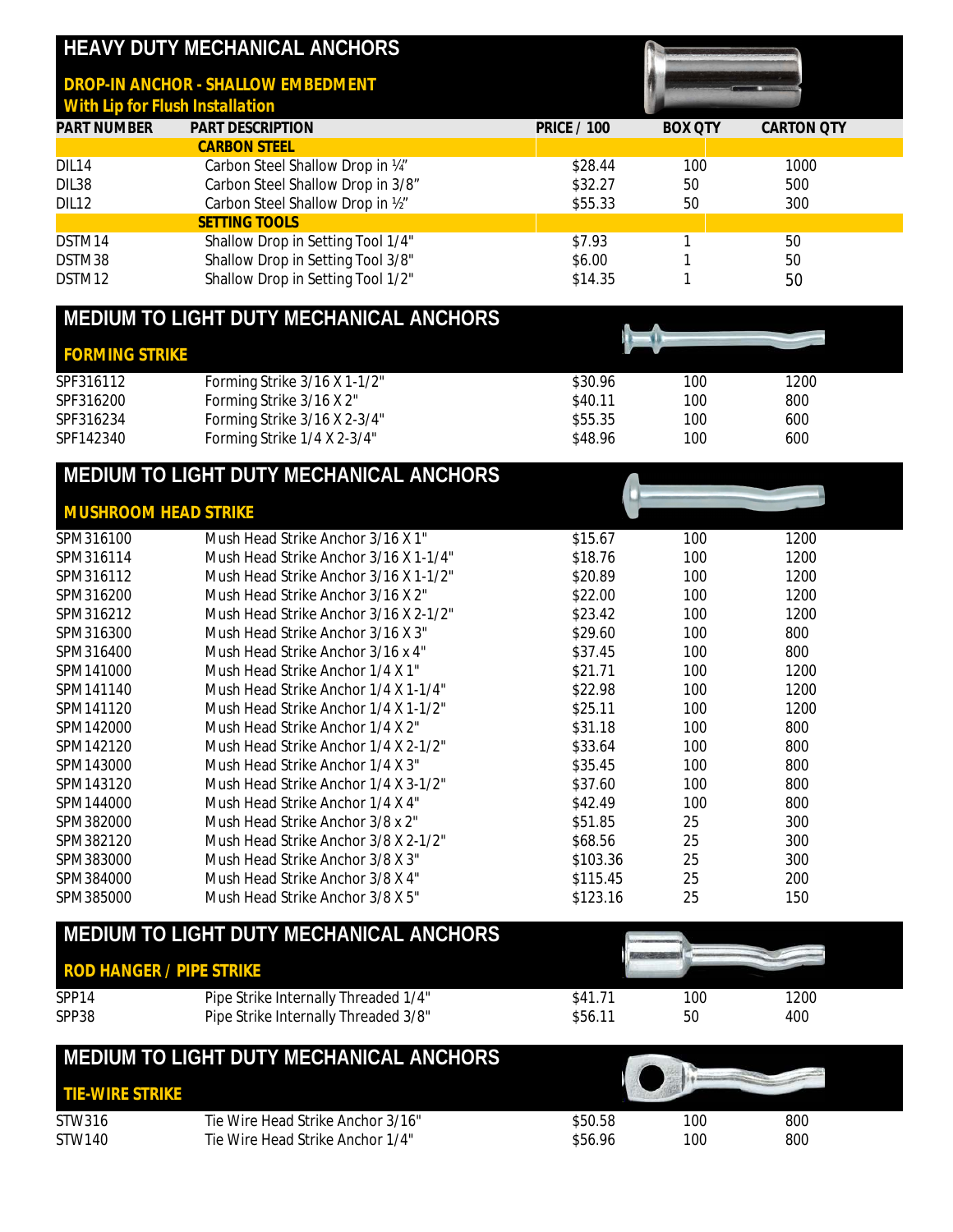## **MEDIUM TO LIGHT DUTY MECHANICAL ANCHORS**

### *ROD HANGER - WOOD*



| PART NUMBER | PART DESCRIPTION                                  | <b>PRICE / 100</b> | BOX OTY | CARTON OTY |
|-------------|---------------------------------------------------|--------------------|---------|------------|
| VHW14214    | Vertical Wood Hanger 1/4 x 2" w 1/4" Coupler      | \$53.71            | 25      | 250        |
| VHW14238    | Vertical Wood Hanger 1/4 x 2" w 3/8" Coupler      | \$54.31            | 25      | 250        |
| VHW51621238 | Vertical Wood Hanger 5/16 x 2-1/2" w 1/2" Coupler | \$83.85            | 25      | 250        |

|                           | MEDIUM TO LIGHT DUTY MECHANICAL ANCHORS            |         |    |     |
|---------------------------|----------------------------------------------------|---------|----|-----|
| <b>ROD HANGER - STEEL</b> |                                                    |         |    |     |
| <b>VHS14114</b>           | Vertical Steel Hanger 1/4 x 1" w 1/4" Coupler      | \$67.80 | 25 | 250 |
| <b>VHS14138WN</b>         | Vertical Steel Hanger 1/4 x 1" w 3/8" Coupler      | \$67.65 | 25 | 250 |
| VHS1411238N               | Vertical Steel Hanger 1/4 x 1-1/2" w 3/8" Coupler  | \$69.85 | 25 | 250 |
| VHS122011238N             | Vertical Steel Hanger 5/16 x 1-1/2" w 1/2" Coupler | \$92.75 | 25 | 250 |

|                              | MEDIUM TO LIGHT DUTY MECHANICAL ANCHORS      |          |    |     |
|------------------------------|----------------------------------------------|----------|----|-----|
| <b>ROD HANGER - CONCRETE</b> |                                              |          |    |     |
| VHC1411414                   | Vert Conc Hanger 1/4 x 1-1/4" w 1/4" Coupler | \$51.85  | 25 | 250 |
| VHC3811214                   | Vert Conc Hanger 1/4 x 1-1/2" w 3/8" Coupler | \$61.49  | 25 | 250 |
| VHC1223438                   | Vert Conc Hanger 3/8 x 2-3/4" w 1/2" Coupler | \$120.20 | 25 | 200 |

| <b>INSTALLATION SOCKETS</b> |                                    |        |  |    |
|-----------------------------|------------------------------------|--------|--|----|
|                             | <b>FOR ABOVE ROD HANGER SCREWS</b> |        |  |    |
| US1                         | Socket - Universal Steel/Wood      | \$7.12 |  | 25 |
| CS <sub>14</sub>            | Socket - 1/4" Concrete             | \$7.88 |  | 25 |
| CS <sub>38</sub>            | Socket - 3/8" Concrete             | \$8.30 |  | 25 |
| CS12                        | Socket - 1/2" Concrete             | \$8.36 |  | 25 |

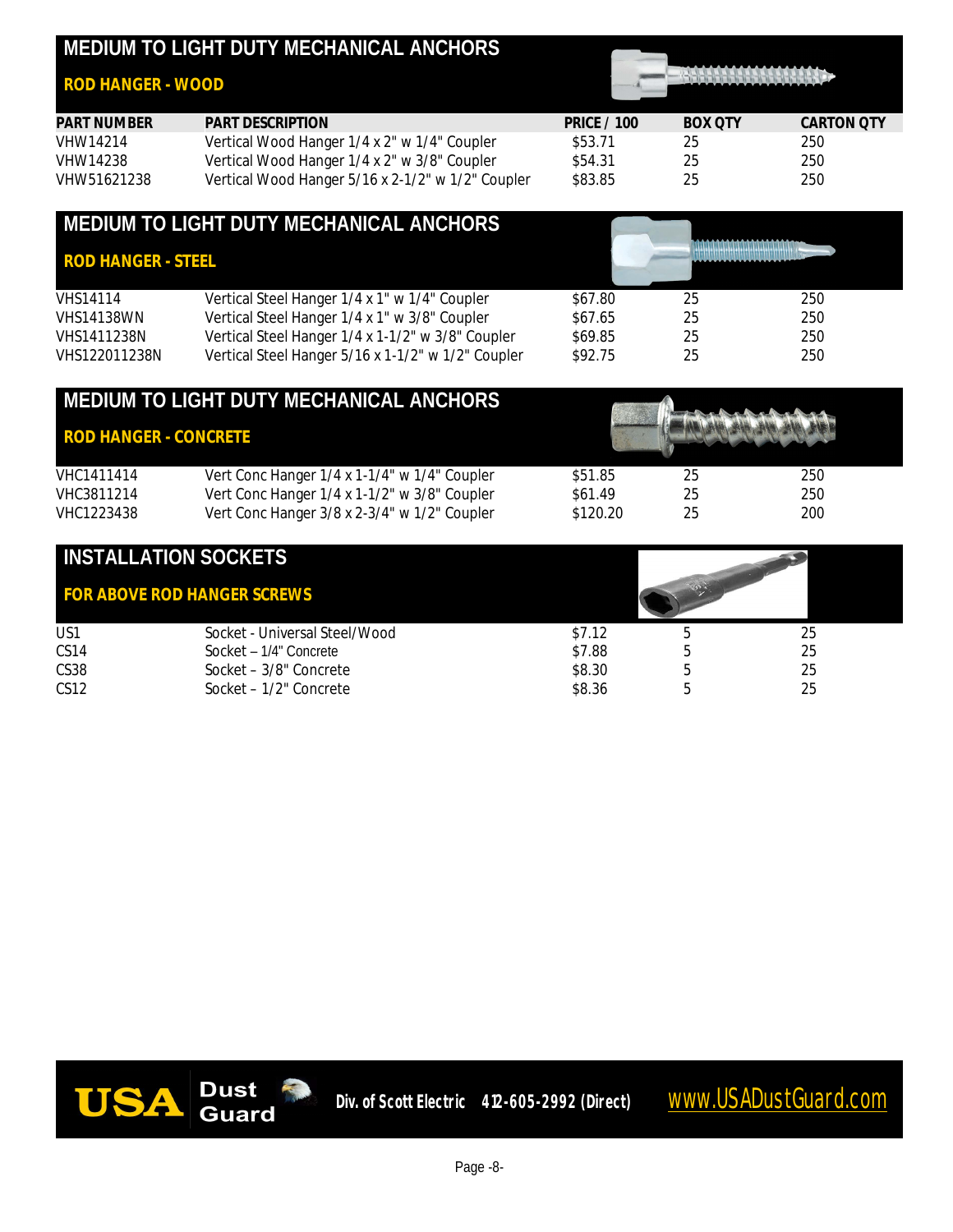## **MEDIUM TO LIGHT DUTY MECHANICAL ANCHORS**

## *CONCRETE SCREW*



| <b>PART NUMBER</b>        | <b>PART DESCRIPTION</b>                 | <b>PRICE / 100</b> | <b>BOX QTY</b> | <b>CARTON QTY</b> |
|---------------------------|-----------------------------------------|--------------------|----------------|-------------------|
|                           | <b>HEX HEAD</b>                         |                    |                |                   |
| TCH316114                 | Concrete Screw Hex Slot 3/16 x 1-1/4"   | \$7.80             | 100            | 500               |
| TCH316134                 | Concrete Screw Hex Slot 3/16 X 1-3/4"   | \$8.47             | 100            | 500               |
| TCH316214                 | Concrete Screw Hex Slot 3/16 X 2-1/4"   | \$9.60             | 100            | 500               |
| TCH316234                 | Concrete Screw Hex Slot 3/16 X 2-3/4"   | \$11.18            | 100            | 500               |
| TCH316314                 | Concrete Screw Hex Slot 3/16 X 3-1/4"   | \$12.93            | 100            | 500               |
| TCH316334                 | Concrete Screw Hex Slot 3/16 X 3-3/4"   | \$16.56            | 100            | 500               |
| TCH316400                 | Concrete Screw Hex Slot 3/16 X 4"       | \$21.33            | 100            | 500               |
| TCH141140                 | Concrete Screw Hex Slot 1/4 X 1-1/4"    | \$9.07             | 100            | 500               |
| TCH141340                 | Concrete Screw Hex Slot 1/4 X 1-3/4"    | \$11.05            | 100            | 500               |
| TCH142140                 | Concrete Screw Hex Slot 1/4 X 2-1/4"    | \$12.29            | 100            | 500               |
| TCH142340                 | Concrete Screw Hex Slot 1/4 X 2-3/4"    | \$13.56            | 100            | 500               |
| TCH143140                 | Concrete Screw Hex Slot 1/4 X 3-1/4"    | \$14.11            | 100            | 500               |
| TCH143340                 | Concrete Screw Hex Slot 1/4 X 3-3/4"    | \$18.16            | 100            | 500               |
| TCH144000                 | Concrete Screw Hex Slot 1/4 X 4"        | \$20.82            | 100            | 500               |
| <b>PHILLIPS FLAT HEAD</b> |                                         |                    |                |                   |
| TCP316114                 | Concrete Screw Phil. Flat 3/16 X 1-1/4" | \$7.18             | 100            | 500               |
| TCP316134                 | Concrete Screw Phil. Flat 3/16 X 1-3/4" | \$7.91             | 100            | 500               |
| TCP316214                 | Concrete Screw Phil. Flat 3/16 X 2-1/4" | \$8.82             | 100            | 500               |
| TCP316234                 | Concrete Screw Phil. Flat 3/16 X 2-3/4" | \$9.80             | 100            | 500               |
| TCP316314                 | Concrete Screw Phil. Flat 3/16 X 3-1/4" | \$12.09            | 100            | 500               |
| TCP316334                 | Concrete Screw Phil. Flat 3/16 X 3-3/4" | \$14.93            | 100            | 500               |
| TCP316400                 | Concrete Screw Phil. Flat 3/16 X 4"     | \$15.25            | 100            | 500               |
| TCP141140                 | Concrete Screw Phil. Flat 1/4 X 1-1/4"  | \$9.36             | 100            | 500               |
| TCP141340                 | Concrete Screw Phil. Flat 1/4 X 1-3/4"  | \$10.82            | 100            | 500               |
| TCP142140                 | Concrete Screw Phil. Flat 1/4 X 2-1/4"  | \$12.44            | 100            | 500               |
| TCP142340                 | Concrete Screw Phil. Flat 1/4 X 2-3/4"  | \$13.84            | 100            | 500               |
| TCP143140                 | Concrete Screw Phil. Flat 1/4 X 3-1/4"  | \$16.25            | 100            | 500               |
| TCP143340                 | Concrete Screw Phil. Flat 1/4 X 3-3/4"  | \$20.80            | 100            | 500               |
| TCP144000                 | Concrete Screw Phil. Flat 1/4 X 4"      | \$21.98            | 100            | 500               |
| TCP145000                 | Concrete Screw Phil. Flat 1/4 X 5"      | \$29.56            | 100            | 500               |
| TCP146000                 | Concrete Screw Phil. Flat 1/4 X 6"      | \$40.67            | 100            | 500               |